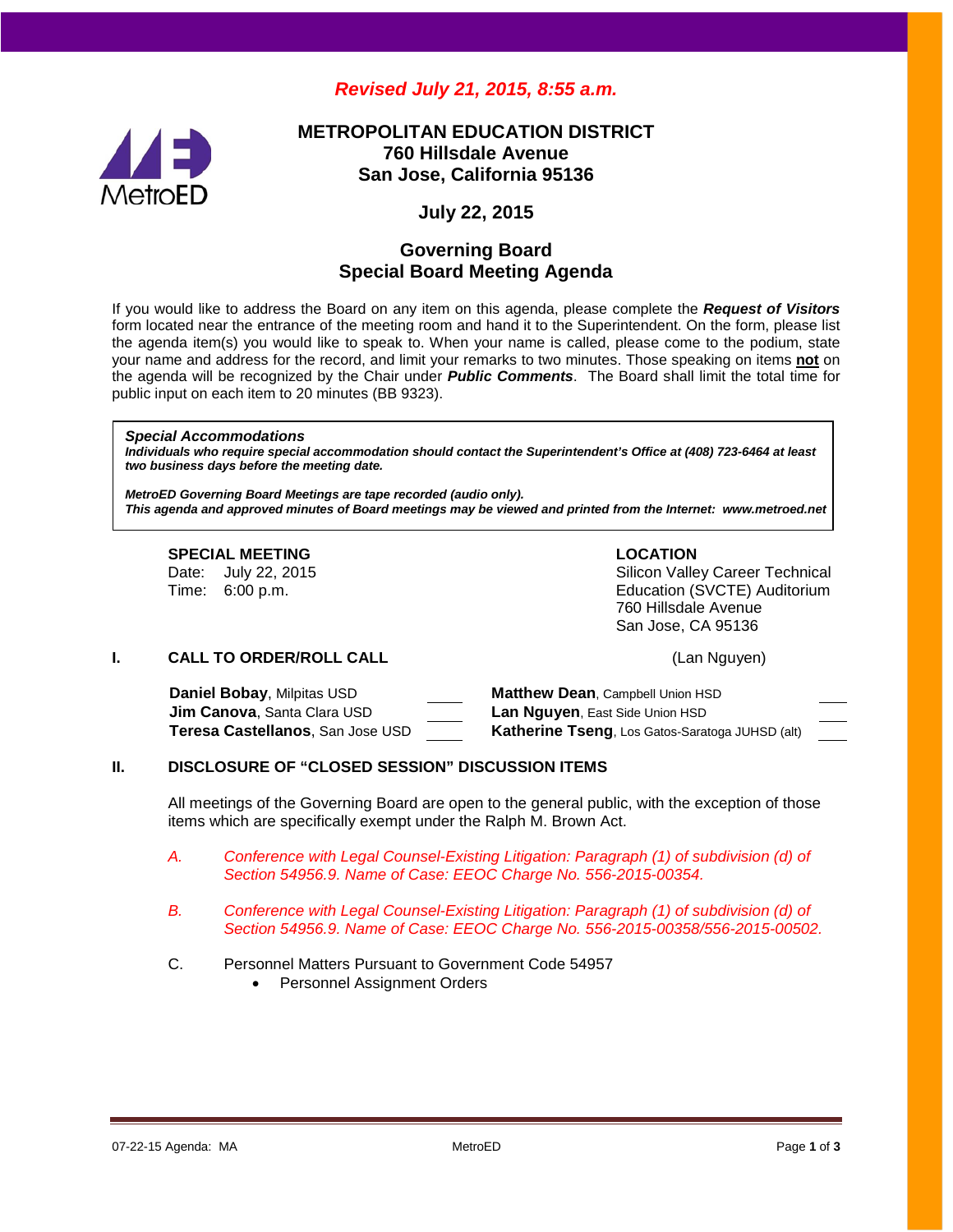#### **III. PUBLIC COMMENTS REGARDING CLOSED SESSION ITEMS**

*Members of the public may address the Board on any subject not on tonight's agenda; however, provisions of the Brown Act (Government Code 54954.2(a) and .3) preclude any action. As an unagendized item, no response is required from the Board or District Staff and no action can be taken; however, the Board may instruct the Superintendent to agendize the item for a future meeting. When your name is called, please come to the podium, state your name and address for the record, and limit your remarks to two minutes for individuals or five minutes for a group.*

#### **IV. ADJOURN TO CLOSED SESSION Time: 6:02 PM**

**Location: SVCTE, Room #819**

#### V. SPECIAL MEETING<br>Reconvene from Closed Session<br>Reconvene from Closed Session<br>**Time:** 6:15 PM **Reconvene from Closed Session**

 **Building #200**

- **VI. REPORT OF CLOSED SESSION ACTIONS** (Lan Nguyen)
- **VII. PLEDGE OF ALLEGIANCE** (Lan Nguyen)
- **VIII. ADOPT AGENDA** (Lan Nguyen)

#### **IX. PUBLIC COMMENTS**

*Members of the public may address the Board on any subject not on tonight's agenda; however, provisions of the Brown Act (Government Code 54954.2(a) and .3) preclude any action. As an unagendized item, no response is required from the Board or District Staff and no action can be taken; however, the Board may instruct the Superintendent to agendize the item for a future meeting. When your name is called, please come to the podium, state your name and address for the record, and limit your remarks to two minutes for individuals or five minutes for a group.*

#### **X. CONSENT/ACTION CALENDAR (ACTION)**

**All matters listed under the Consent/Action Calendar and marked with an \*asterisk are considered by the Governing Board to be routine and will be enacted in one motion.** There will be no discussion of these items prior to the time the Board considers the motion, unless members of the Board or the Superintendent request specific items to be discussed and/or removed from the Consent Calendar.

#### **BUSINESS AND FINANCIAL FUNCTIONS**

- \*1. [Approval of](http://fbsd.metroed.net/malaimo/Board_Agenda/07-22-15SpecialBoardMtg/Item1.pdf) MOU with TeenForce (Marie dela Cruz)
- \*2. [Agreement with](http://fbsd.metroed.net/malaimo/Board_Agenda/07-22-15SpecialBoardMtg/Item2.pdf) Independent Contractor, Rhonda Farber (\$5,000) (Marie dela Cruz)

#### **PERSONNEL FUNCTIONS**

\*3. [Approve New](http://fbsd.metroed.net/malaimo/Board_Agenda/07-22-15SpecialBoardMtg/Item3.pdf) and Revised Job Descriptions: Data Accountability Analyst (New), Grant Project Director (New), Student Career Advisor (New), Work Based Learning Specialist (New), Senior Executive Assistant to the Superintendent (Revised), and Executive Assistant to the Chief Business Official (Revised) (Anne Welsh-Treglia)

#### **INSTRUCTIONAL AND STUDENT FUNCTIONS**

None